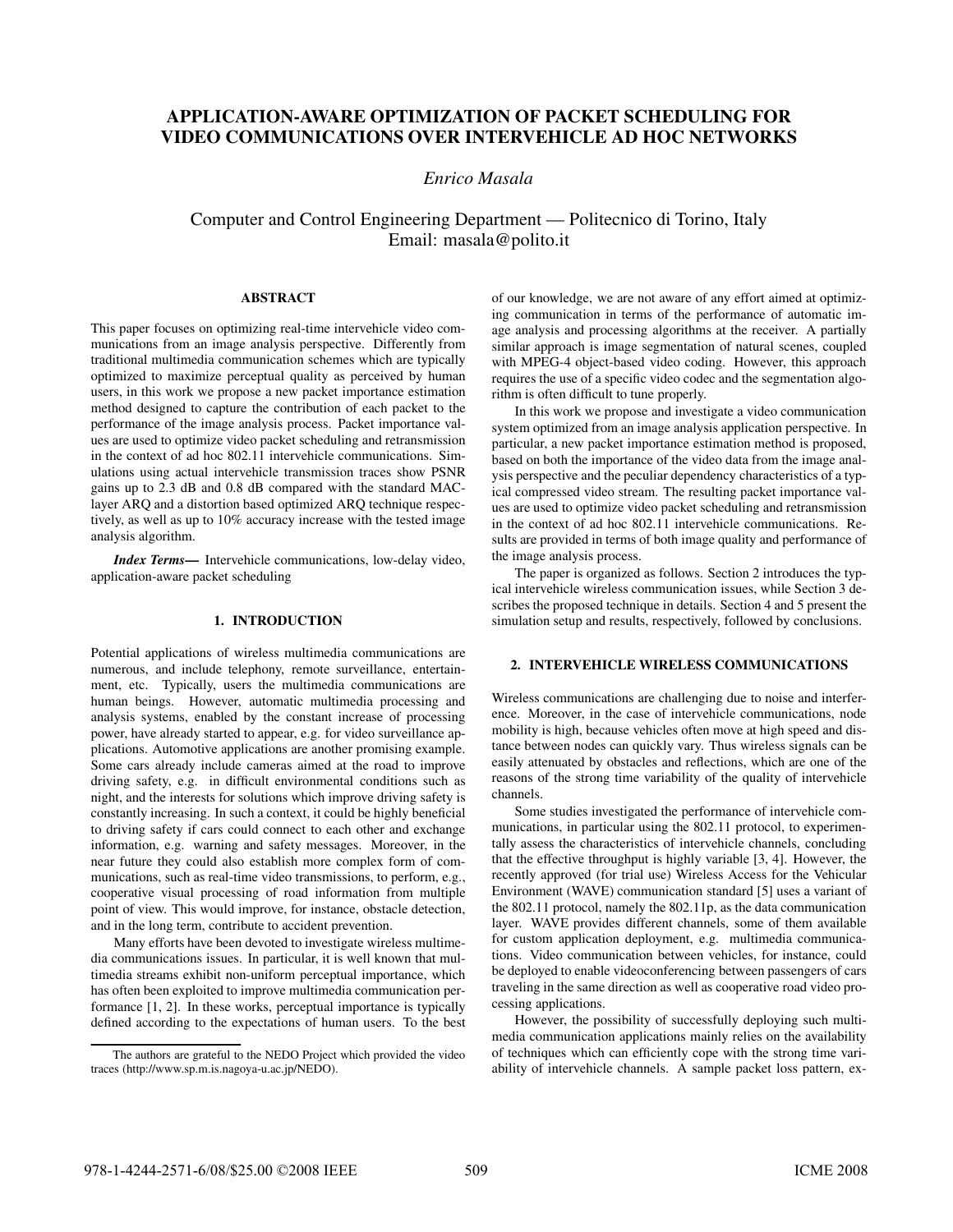

Fig. 1. Sample packet loss pattern (part of Trace 2).

tracted from intervehicle communications experiments [6], is shown in Figure 1. Each square represents the transmission of a single packet. Time increases from left to right, rows show consecutive time segments. White indicates successful packet reception while black means that the packet could not be successfully received, hence black rectangles refer to runs of consecutively lost packets. From the figure it is clear that the wireless channel greatly varies as a function of time, from quite good conditions to instants in which the communication is severely impaired. Therefore, during bad channel conditions it is extremely important to take the maximum advantage of the few available transmission chances by sending the most important information first.

The 802.11 standard uses retransmissions to combat packet losses. However, such a mechanism is data-agnostic, i.e. it simply retransmits packets, one at a time, up to a predefined number of retransmissions, called retry limit, regardless of the data contained in packets. Therefore, the retransmission mechanism could be improved by means of appropriate application-aware packet retransmission and scheduling strategies.

#### 3. APPLICATION-AWARE SCHEDULING OPTIMIZATION

Packet scheduling optimization has often been used to optimize the performance of video communications, and many efforts focused on improving the communication quality as perceived by the user. All these approaches typically include a video quality estimation measure which is used to drive the optimization process, so that it is possible to choose, among each possible transmission policy, which is the one which yields the highest expected video quality. For instance, the most widely used utility measure for video communications is the Peak Signal-to-Noise Ratio (PSNR).

However, when the user of the video stream is an algorithm performing image analysis rather than a human user, different metrics could be more appropriate. In particular, we propose to define a utility measure to reflect the importance of each of the various parts of the image for the purpose of the image analysis process. This is not easy since in general the various parts of the image provide a contribution to the performance of the image analysis process which is difficult to model and which cannot be easily separated from the others.

For the purpose of this work, we focus on a generic road object detection application based on real-time analysis of video captured by a camera positioned in front of the car. Pictures of the same scene captured from different perspectives improve the performance of image analysis algorithms since they allow to perform multi-view processing of the scene. In this work we focus on a scenario in which video data captured by the front camera of a car is compressed and transmitted to a nearby car to allow cooperative visual processing of road information improving, e.g., automatic object detection. Since intervehicle wireless communications might be impaired by a high packet loss rate, it is advisable that, in such conditions, the most important parts of the video stream from the image analysis perspective are sent with higher priority than the rest of the data. Note that we address a *generic* object detection application, thus it is not possi-



Fig. 2. Example of key points determined by the KLT feature tracker.

ble to pre-process images locally at the sender and transmit only the results provided by a given application.

This work proposes a general framework to solve such a problem which relies on the identification of a number of *key points* in each captured video frame, which are considered important from the image analysis perspective. To practically implement this approach we use the Kanade-Lucas-Tomasi (KLT) feature tracker [7, 8] to determine the key points, and on the basis of their position inside the picture, we define the priorities of the video packets which will be used by the scheduling algorithm. However, note that, despite the presented approach makes use of a particular algorithm, i.e. the KLT feature tracker, any image analysis algorithm which is able to provide a set of important points can be used. Moreover, such information can often be obtained with little computational effort as a by-product of image analysis algorithms. Note that, for the purpose of this work, regardless of how key points are obtained, it is sufficient that they are positioned near to the most important parts of the image from the image analysis perspective. Figure 2 shows an example of the results provided by the KLT feature tracker.

We assume that a standard video encoder is running on the sender node. No particular techniques to optimize the encoding process for later image analysis are implemented in the encoder. Moreover, each slice in inserted into one packet hence the maximum slice size is bounded by the network Maximum Transmission Unit (MTU). The encoder produces I and P frames only, due to the low-delay requirements of the real-time visual processing applications. Moreover, resiliency is improved by periodic insertion of intra-coded frames.

In order to determine the best packet transmission policy at a certain time instant, each possible combination of packet loss patterns should be considered to compute the exact effect on the performance of the image analysis algorithm, and the effect should be weighted by the probability that such a combination of events occurs. Clearly this approach is impractical because both probabilities are difficult to estimate (e.g. due to channel burstiness and strong time variability) and performance is a non-linear combination of the received data.

Thus we propose a much simpler heuristic algorithm, based on the expected utility of each packet for the image analysis perspective. For simplicity's sake, we assume that the number of key points computed at the sender is constant for each video frame, however a corrective factor could be introduced to consider a variable number of points for each frame. For each packet  $i$ , let  $k_i$  the number of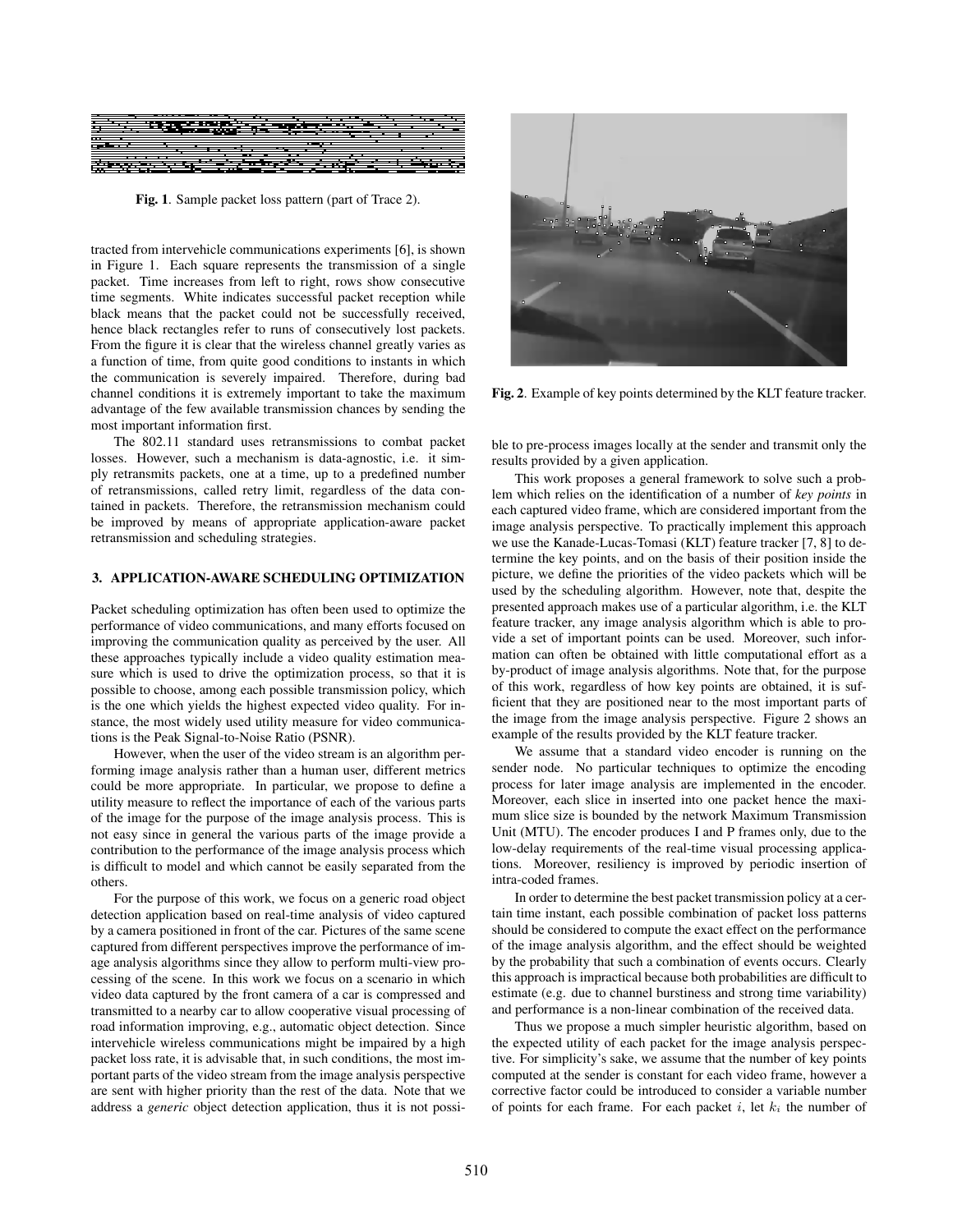key points belonging the area of the video frame represented by that packet. Let  $k_i/m_i$  the utility value per macroblock for that packet, where  $m_i$  is the number of macroblocks included in that packet. Then that value is further adjusted by means of two coefficients to obtain the packet priority value. The first coefficient  $f_i$  considers the dependency structure implied in video coding.  $f_i$  is defined as the number of frames which depends on the frame to which packet  $i$ belongs. For instance, its value is equal to the GOP size in frames if the packet belongs to an I frame, while it is equal to one in case of packets belonging to the last P frame of the GOP. Then, a second coefficient  $t_i$  is introduced to give packets belonging to I frames higher priority than the rest of the packets since, if correctly received, they stop error propagation. Experimentally it has been found that a good  $t_i$  value is the ratio of the average size of I frames over the average size of P frames.  $t_i$  is equal to one if the considered packet does not belong to an I frame. In summary, the priority value  $v_i$  for the packet *i* is given by  $v_i = k_i \cdot f_i \cdot t_i/m_i$ .

The principle underlying the design of the packet priority function is to transmit with higher priority the parts of the image that, in case of loss, greatly reduce the performance of the image analysis algorithms at the receiver side. The function is designed to consider both the position of the key points and the dependency structure which is typical of video coding.

Three packet scheduling and retransmission techniques are considered in this work: the standard 802.11 MAC-layer Automatic Repeat reQuest (ARQ) technique, the Distortion-Based (DB) technique for intervehicle video communications described in [9] and the proposed algorithm. The standard 802.11 technique retransmits packets, in the order given by the queue, up to a maximum number of retransmission attempts (retry limit). The other two techniques select, at each new transmission opportunity, the packet with the highest priority value, regardless of its position in the queue. For the DB technique, the packet priority value is computed according to [10, 11], i.e. it uses the MSE distortion that would be caused by the loss of the packet in the decoded video sequence (including error propagation), while the proposed technique uses the  $v_i$  value. Moreover, both techniques remove packets from the transmission queue if their stay in the queue exceeds a given threshold which is determined by the real-time constraints of the application.

## 4. EXPERIMENTAL SETUP

To assess the performance of the three scheduling techniques, we perform trace-based [6, 12] packet level simulations of 802.11 ad hoc transmissions between two vehicles traveling along the same road. The average packet loss rate ranges from 4.9% to 32.8% depending on the trace. Video resolution is 640x480, 30 fps. The H.264 codec v. JM11 is configured to produce 12-frame GOP with P frames only, with fixed quantization stepsize. Packet size is approximately constant, equal to the MTU size (1500 bytes). Each video segment length is 30 s. The IP/UDP/RTP protocol stack is used, and packetization complies with RFC 3984. Error concealment is performed by substituting missing areas with the same areas in the previous frame.

Since the two devices communicate directly, the MAC-layer ACK/NACK information is used to determine, for each sent packet, the transmission outcome and to eliminate, from the transmission queue, successfully received packets. We configured the feature tracker to provide 100 key points for each video frame. The  $t_i$ coefficient is equal to four for I frames. The retry limit for the standard MAC-layer ARQ is set to seven, which is the default on most systems. The maximum communication delay allowed by the



Fig. 3. PSNR performance over the whole image for all techniques.



Fig. 4. Sample of the region considered as the most important for image analysis (brighter areas.)

application is 66 ms.

### 5. <del>. . . .</del> . . . .

Figure 3 shows a comparison of the PSNR performance computed over the whole image for the three techniques. Results are plotted for various loss traces with increasing packet loss rates. The performance of the proposed technique is higher than the standard MAC-layer ARQ technique and it is similar or slightly higher than the performance achieved by the DB ARQ technique.

We also computed the PSNR value on a region of the image, which is the most representative part from the image analysis perspective. That region includes all macroblocks which contains at least one pixel whose distance from a key point is lower than a given threshold, set to ten pixels. A sample of such a region, which changes for each frame according to the results of the KLT algorithm applied on the original video sequence, is shown in Figure 4. Figure 5 shows the PSNR results computed on that region. The performance gain of the proposed technique over the standard MAC-layer ARQ is up to 2.3 dB, and up to 0.8 dB with respect to the DB ARQ technique. The analysis on confidence intervals shows that with 95% accuracy the average gain is between 0.43 and 1.16 dB in the former case, and between 0.20 and 0.40 dB in the latter. Such results are in accordance with the performance of the image analysis algorithm.